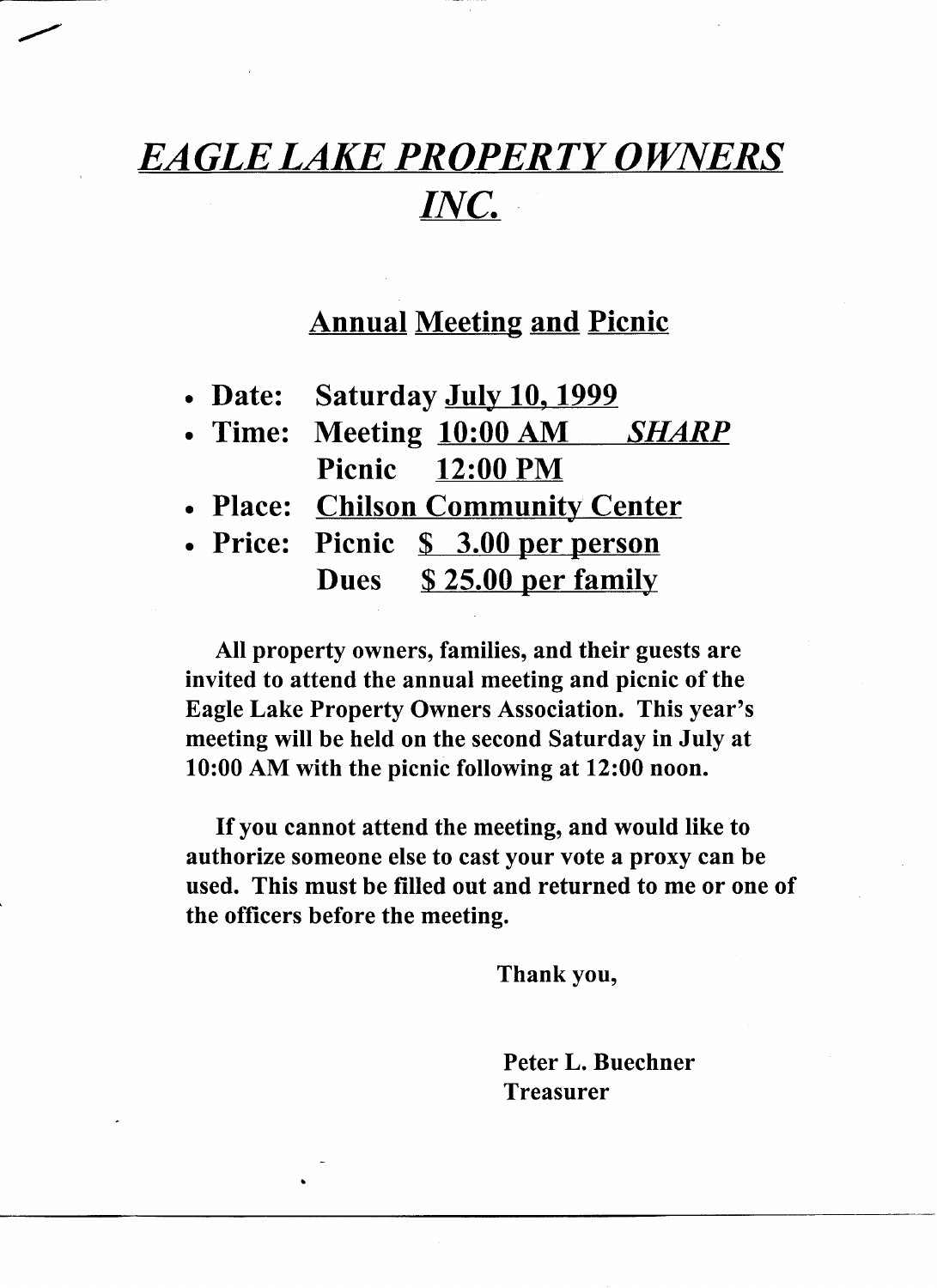*Do you have a E-Mail address? We are updating our records and would like to include this. Please include with your response.* 

TO: Peter L. Buechner 7 Park Lane Caldwell, N.J. 07006

•

Name:---------------------------------------------------------------

E-Mail Ad dres s---------------------------------------------------

Enclosed is my check for annual dues: ---------------------

Enclosed is my check for the picnic for: Last minute picnic notification should be to Diane Tiedemann at Eagle Lake.

518- 597-3618

Price includes Hot Dogs and Hamburgers. *Attendee's are requested to bring a "dish" (salad, desert, etc) to be shared by all. Also please bring your own beverages and eating utensils.*